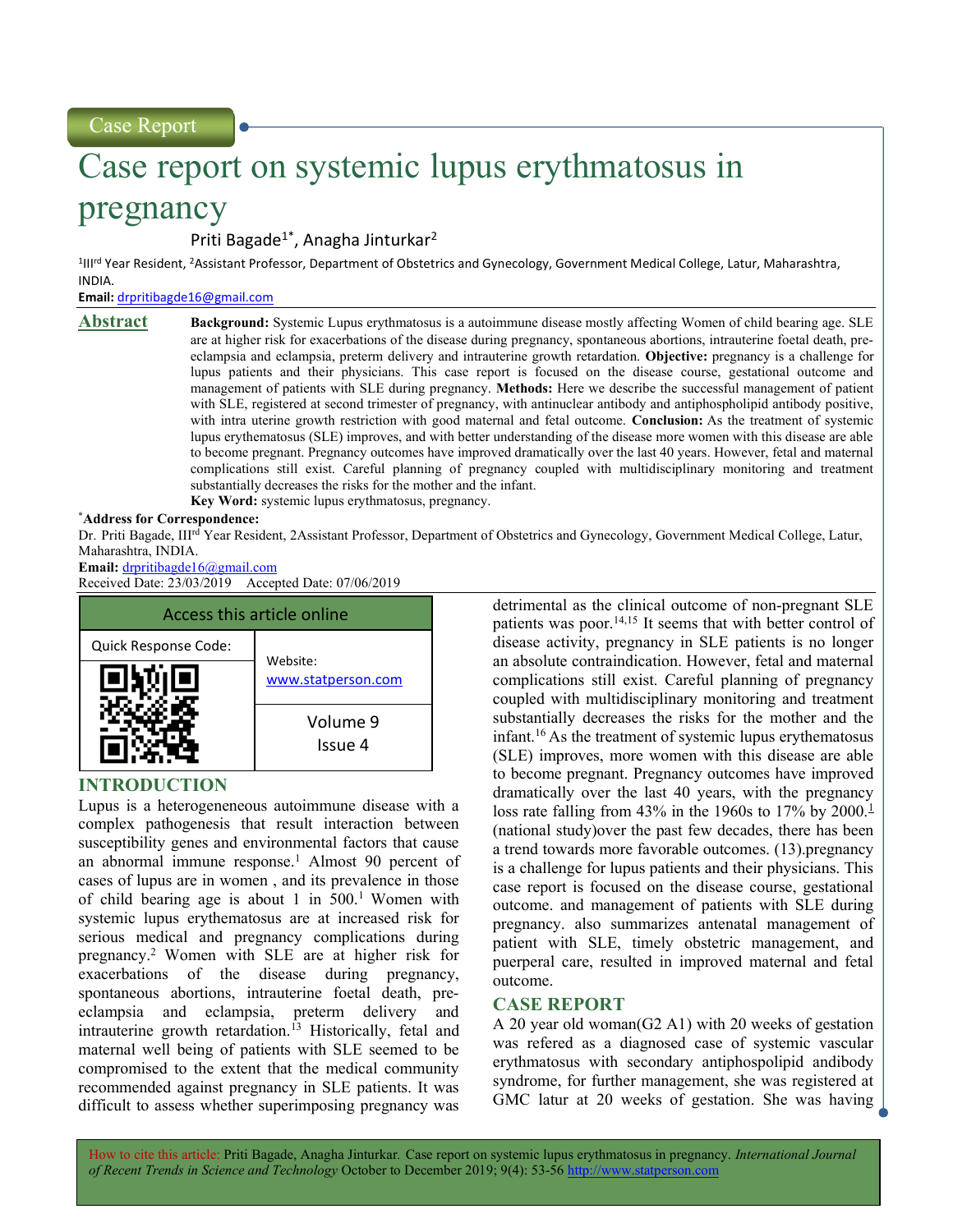complaints of rash over face, photosensitivity, for which she was investigated,was found to be positive for antinuclear antibody, anticardiolipin antibody, dsDNA, SNRNP antibody . there was no history suggestive of any systemic involvement. Her complete blood count (CBC), blood sugar, urine examination were normal. Patient reported to us in second trimester Liver and renal function tests (LFT, RFT), electrocardiograph (ECG) were further ordered to rule out any systemic involvement and were found to be normal. As per physician opinion She was on tab hydroxychloroquin 200 mg twice a day, tab aspirin 75 mg once a day tab omnacartil 10 mg twice aday. With continuation of this treatment , iron , folic acid, and calcium suppliment started, regular antenatal checkups continued serial ultrasound examinations with Doppler studies done for fetal wellbeing, To improve the foetal outcome, she was started also with low molecular weight heparin (LMWH) 2500 IU subcutaneously twice daily. She was being monitored by serial bleeding time (BT), clotting time. In third trimester, she was In third trimester, she was hospitalized, on clinical examination and ultrasound examination , patiend had intrauterine growth restriction.with serial monitoring, elective caserian section was planned after 37 completed weeks of gestation. Tab aspirin was withheld 72hours before surgery and Injection LMWH was withheld 24 h prior to surgery. Preoperative investigations revealed a normal BT, CT, APTT and PT, INR. In view of normal coagulation profile, regional anaesthesia was given.Subarachnoid neuraxial block was performed using 2 ml of 0.5% Bupivacaine (heavy) in lateral position with 25G Quincke needle under aseptic precautions. . Baby cried immediately after birth with normal APGAR score and no signs of neonatal lupus. Inj. oxytocin 20IU in 500 ml DNS was started. The surgery was uneventful with minimal blood loss. After full recovery patient was shifted to the ward and LMWH injections were restarted after 24 h. Baby's birth weight was 1.9 kg ,shifted to NICU. Baby screened for any congenital malformation,and deranged coagulation profile, found normal.

## DISCUSSION

Systemic lupus erythematosus is a systemic autoimmune disease that primarily affects women in their reproductive age years. Pregnancy in systemic lupus erythematosus now has favorable outcomes for the majority of women.<sup>7</sup> As per A national study of the complications of lupus in pregnancy in august 2008-. Maternal mortality was 20 fold higher among women with systemic lupus erythematosus. The risks for thrombosis, infection, thrombocytopenia, and transfusion were each 3- to 7-fold higher for women with systemic lupus erythematosus. Lupus patients also had a higher risk for cesarean sections, preterm labor, and preeclampsia than other women. Women with systemic lupus erythematosus were more likely to have other medical conditions, including diabetes, hypertension, and thrombophilia, that are associated with adverse pregnancy outcomes. <sup>2</sup>Antibody to cardiolipin is common in patients with systemic lupus erythmatosus. cardiolipin is a part of antigen used in serological test in syphilis, and it is associated with the lupus anticoagulant.Because antibodies to phospholipid antigen , such as cardiolipin may have a crucial role in coagulation abnormalities,and may cross react with antibodies to DNA. In this study they concluded that antibodies to cardiolipin stongly predicts syndrome of foetal distress or death in patients with systemic lupus erythmatosus.<sup>12</sup> As in our case anticardiolipin antibodies were positive, and intrauterine growth restriction was present

#### Effect of pregnancy on the disease

Pregnancy is not uncommon in SLE patients, since the disease affects women of childbearing age and fertility is generally conserved, except when renal function is seriously compromised (creatinine clearance <50 ml/min), the disease is very active, or when amenorrhoea has been induced by cytotoxic therapy (cyclophosphamide)<sup>7</sup> One of the major risks for SLE mothers is the occurrence of a disease flare during pregnancy. As in this case patient had disease flare at 20 weeks of gestation. However, whether or not SLE tends to flare more during pregnancy is still an unresolved issue. Up to now seven prospective comparative studies using nonpregnant SLE patients as controls have been published, but they do not allow a definite answer. The risk of flare seems to depend on the level of maternal disease activity in the 6–12 months before conception. If SLE is active in that period, then the patient has a high risk of having a disease flare during pregnancy; if the disease is in remission then the risk is reduced.<sup>3</sup> Pregnancy should therefore be planned when SLE is in remission.<sup>10</sup> The second major risk of SLE relapse during pregnancy is glomerulonephritis.<sup>11</sup> The risk of flare is higher if glomerulonephritis is active at the time of conception, but it is high even when in remission. Two recent studies carried out on 102 pregnancies in 75 SLE patients who had had lupus nephritis before pregnancy but who were in remission at the time of conception, showed a proteinuric flare ranging between 45% and 50% of cases and a worsening of renal function in 17–21% of cases . Preeclampsia also increases proteinuria, making it hard to distinguish between pre-eclampsia and renal exacerbation. Apart from glomerulonephritis, SLE flares during pregnancy And in post-partum are generally mild or moderate, with a Predominance of cutaneous, articular and minor haematological manifestations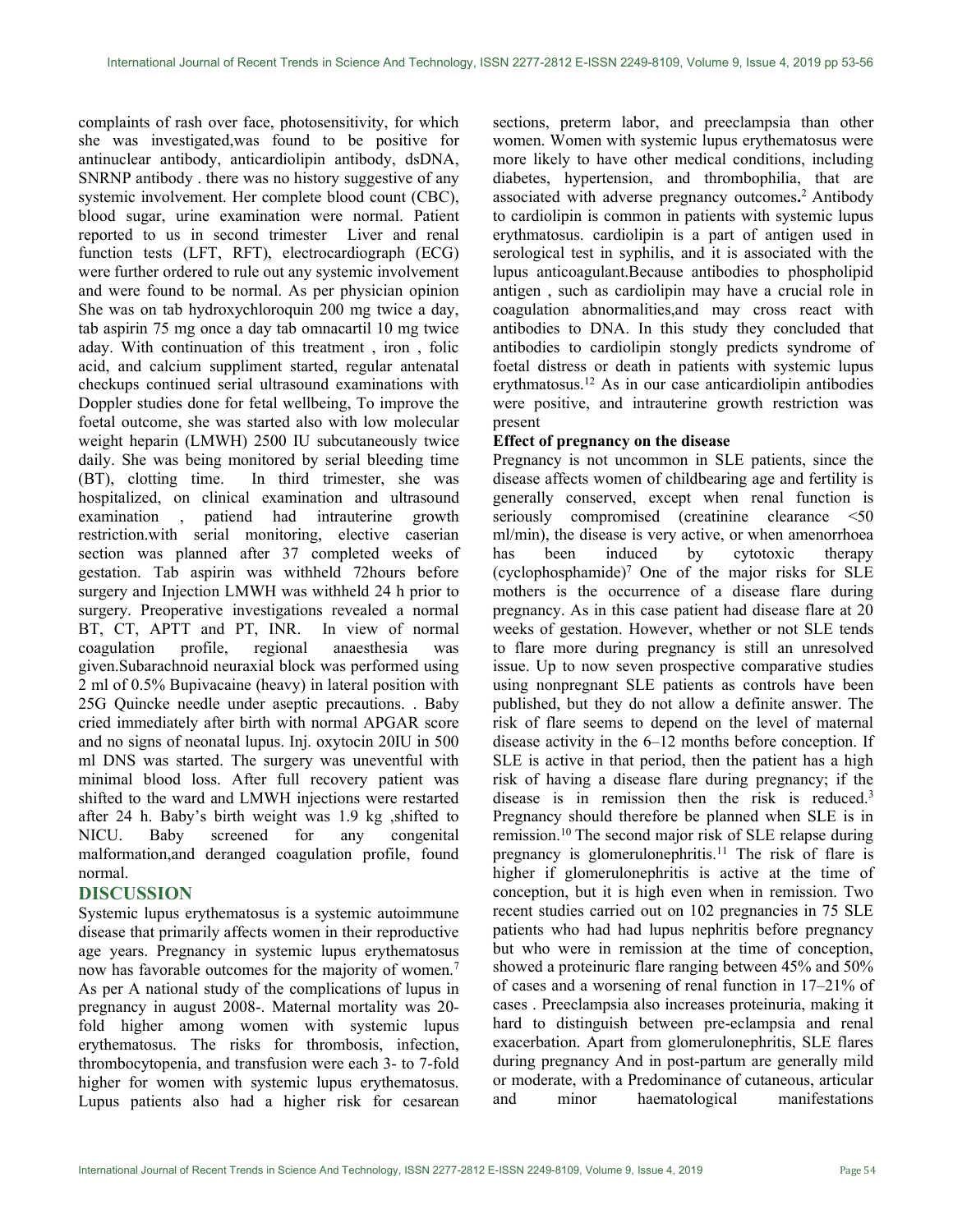(thrombocytopenia is common in all pregnancies). However, severe exacerbations of the disease, characterized by major organ involvement, have been reported with a frequency varying between 5% and 46% in different studies. Maternal death may also occur, although nowadays only very rarely. The definition of SLE activity criteria in pregnancy requires

care. Some typical clinical manifestations of pregnancy can match some symptoms of the active disease: arthralgias, myalgias, erythema on the malar eminences and palms of the hand, hair loss, oedema of the face, hands and of the lower limbs, and carpal tunnel syndrome. Some laboratory parameters that are useful in evaluating SLE activity are modified during pregnancy: ESR increases and haemoglobin decreases due to haemodilution, while the serum levels of C3 and C4 increase due to increased liver synthesis induced by oestrogens. In SLE patients with inactive disease, C3 and C4 increase, as it occurs in pregnancies of healthy subjects (except in cases of congenital deficiency); however, when disease is active they decrease. Nevertheless, since the baseline values are higher, they can result within the normal range. Therefore, in a pregnant patient with SLE, the observation of C3 and/or C4 values within normal range cannot exclude the possibility that the disease is active. In some cases of toxaemia or other hepatic diseases of pregnancy, complement levels fall; hence, low complement levels do not always indicate disease activity<sup>9</sup> Identification of antinuclear antibodies is the best screening test , however, a positive test result is notspecific for lupus.<sup>1</sup> The persistent presence in plasma of medium to high levels of IgG and/or IgM class anticardiolipin antibodies (aCL) and/or the lupus anticoagulant (LAC) is associated with both "recurrent pregnancy loss" and venous and arterial thrombosis.1 This clinicoserological entity, first described the early in eighties in patients with systemic lupus erythematosus was termed the antiphospholipid syndrome.<sup>11</sup> In 1983, Lubbe *et al* showed that five out of six women with LAC and poor obstetric histories gave birth to live infants when they were treated during pregnancy with prednisone (40–60 mg daily) and low dose aspirin (75 mg daily). As in our case patient was treated with low dose aspirin which inhibit platelet thromboxane A2 synthesis and preventing thrombosis of the placental vasculature. However, corticosteroids used for prolonged periods in pregnancy have significant side effects, like diabetes, hypertension, osteoporosis, (pre-) eclampsia, and preterm delivery secondary to premature ruptured membranes, as shown by Cowchock et  $al$ <sup>22</sup> Since 1992 heparin, combined with low dose aspirin, has replaced prednisone for treatment of pregnant aPL positive women.<sup>11</sup> A recent prospective study, in which

aPL positive pregnant women with at least three spontaneous consecutive miscarriages were alternately assigned to low dose aspirin alone or aspirin plus subcutaneous heparin twice daily. Found 44% live births for women treated with aspirin alone and 80% for those treated with the combination. Treatment with heparin is started when there is a positive pregnancy test, or fetal heart activity. All prospective studies on the efficacy of heparin in aPL related pregnancies used unfractionated heparin, as in our case aspirin, corticosteroids and low molecular weight heparin was started to improve fetal outcome. A prospective study of pregnancies in women with SLE who were evaluated between 1987 and 2003, Women had a higher degree of lupus activity, as measured by the physician's estimate of lupus activity and the SLE Disease Activity Index, as well as an increased rate of flare, during pregnancy in those who stopped taking HCQ during pregnancy. Women who continued taking HCQ were maintained on a lower average dose of prednisone during pregnancy, in our case patient was continued with tertment with hydroxychoroquin throught pregnancy. The main factors contributing to the increased rate of growth restriction are hypertension corticosteroids, antiphospholipid antibodies and pre-eclampsia. Low complement levels also seem to correlate with IUGR, as in our patient was on corticosteroids, positive for antiphospholipid antibodies, and low complement level.

#### **CONCLUSION**

The multisystem nature of the, the severity of the organ involvement and the drugs used in treatment, accounts for a multidisciplinary approach for its diagnosis and successful management. Pregnancies in lupus patients must be closely watched and treated during all three trimesters to improve pregnancy outcomes. Low molecular weight heparin and aspirin used in lupus with pregnancy was found to be effective in improving maternal and fetal outcome. Counseling about conception to be planned while the lupus is inactive for a better outcome for mother and baby, and close monitoring of pregnant patients may positively impact on the outcome. As the treatment of systemic lupus erythematosus (SLE) improves, more women with this disease are able to become pregnant. Pregnancy outcomes have improved dramatically over the last 40 years.

#### **REFERENCES**

- 1. Cunningham F. Gary, et al. Williams obstetrics. 21st Ed., New York: McGraw Hill; 2001 .p. 1146-1152
- 2. National study of the complications of lupus in pregnancy. Am J Obstet Gynecol 2008;199:127. Clowse ME, Jamison M, Myers E, James e1-6.